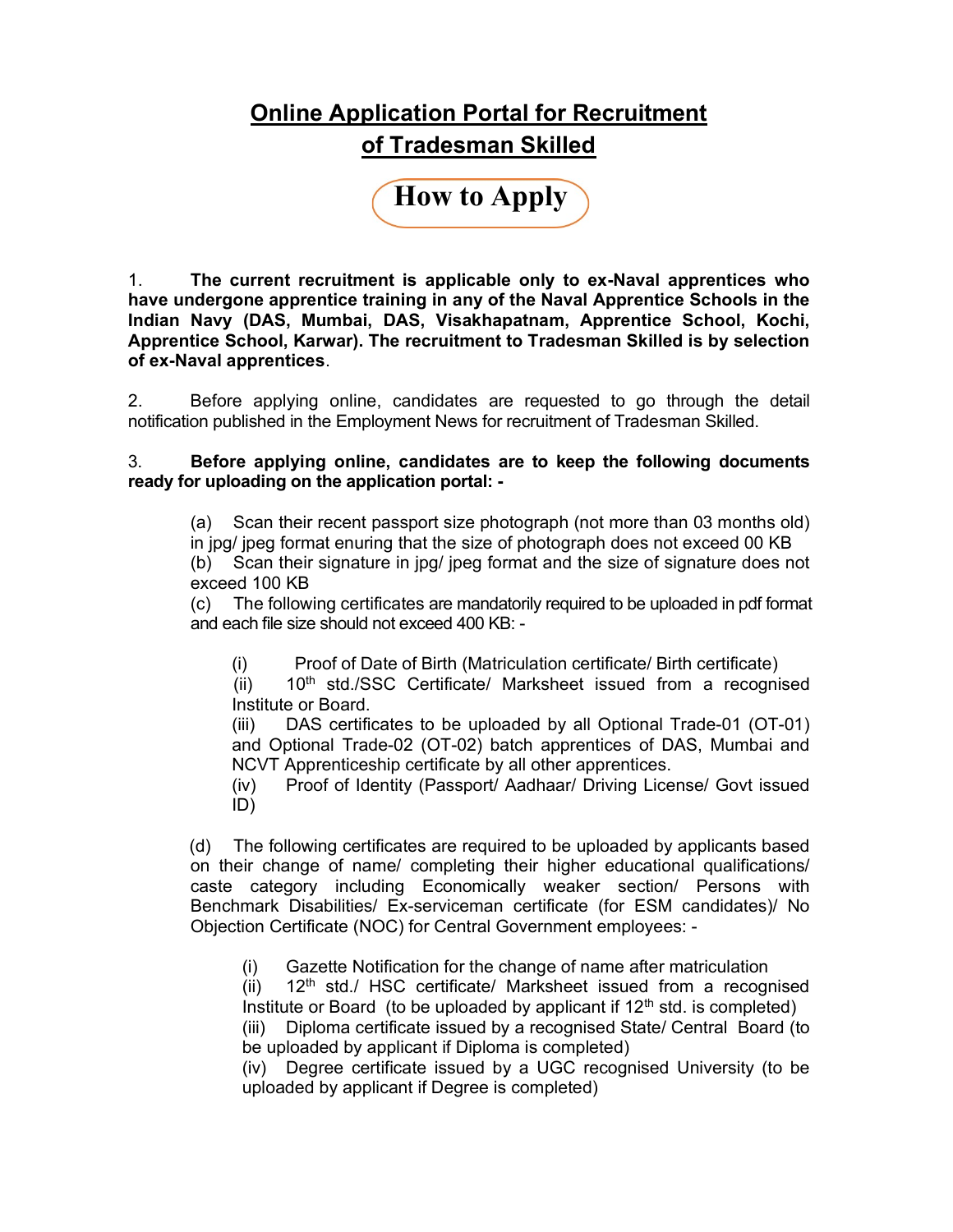(v) Post graduate masters certificate issued by a UGC recognised University (to be uploaded by applicant if post graduation is completed) (vi) PhD/ Doctoral certificate issued by a UGC recognised University (to be uploaded by applicant if a Doctoral degree has been awarded)

(vii) Caste certificate for OBC/SC/ST candidates)

 (viii) Economically Weaker Section (EWS) certificate for EWS candidates)

 (ix) Persons with Benchmarked Disabilities (PwBD) certificate for PwBD candidates)

- (x) Ex-serviceman certificate if the applicant is an ex-serviceman
- (xi) No Objection Certificate (NOC) if the applicant is a Govt. servant

4. In case of any requirement of assistance in filling the application, the applicant may contact 033-2414 0047 over phone or e-mail navaldockmumbai@gmail.com about the issue on the application form.

5. Prior to final submission, the applicant is requested to check that the documents being uploaded are the correct documents. This can be done by clicking on the uploading document whereby the document opens in a new window or is downloaded.

#### New Registration:

1. Click on "Register" button for new registration of candidate.



2. The template of the Registration page is given below for appreciation and each field is explained below: -

| Applicant's Name<br>Name should be same as mentioned in Matriculation Certificate<br>(Please enter name without any salutation (i.e.<br>Shri/Smt/Mr/Mrs/Dr/Prof)) |   |
|-------------------------------------------------------------------------------------------------------------------------------------------------------------------|---|
| APPLICANT'S NAME                                                                                                                                                  |   |
| APPLICANT'S DATE OF BIRTH                                                                                                                                         | 雦 |
| APPLICANT'S EMAIL ADDRESS                                                                                                                                         |   |
| APPLICANT'S MOBILE NUMBER                                                                                                                                         |   |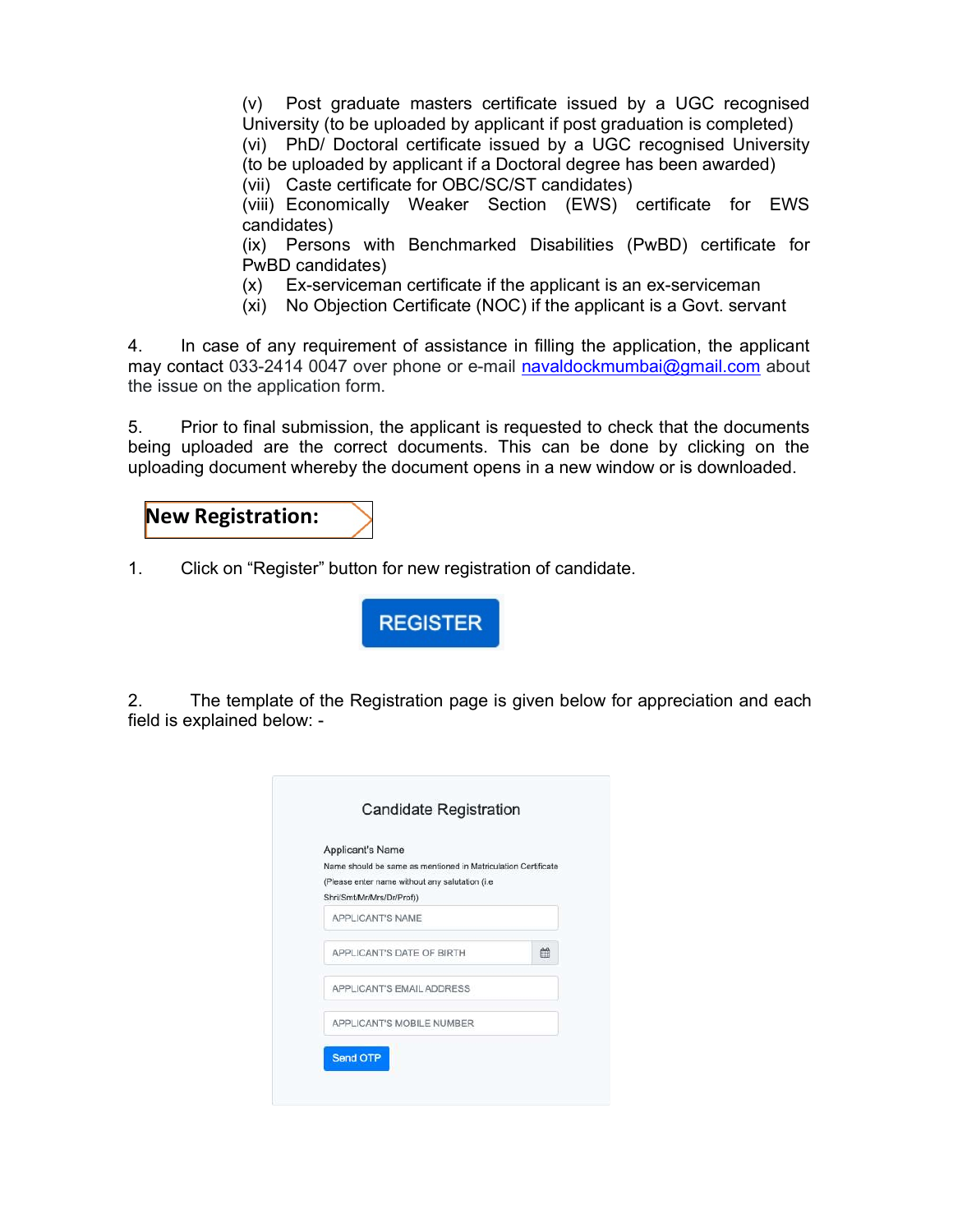3. Prior to Registration, keep the Matriculation certificate with you. Four fields are required to be filled in the Candidate Registration Form: -

> (a) Applicant's Name - The applicant's name in the field must be exactly the same as mentioned in the Matriculation certificate. Even if your name has been changed later, the name in this field should be exactly as mentioned in your Matriculation certificate.

> (b) Applicant's Date of Birth - The applicant's date of birth should be the same as mentioned in the Matriculation certificate. The date of birth cannot be changed later in the application. Hence, please fill this field carefully.

> (c) Applicant's E-mail address - Please ensure that the e-mail address you are filling in the field is being regularly used. All important information and announcements including OTP will be sent to the e-mail address that you fill in here. The e-mail id filled here cannot be changed later in the application. Hence, please fill this field carefully.

> (d) Applicant's Mobile Number - Please ensure that the mobile number you are filling in the field is your own number and is being regularly used. SMS messages on OTP and certain important information will be sent to the mobile number that you fill in here. The mobile number filled here cannot be changed later in the application. Hence, please fill this field carefully.

4. Fill in the details in the window and click on "Send OTP" button. An OTP will be sent to the Applicant Email Address and Mobile Number.

| Applicant's Name                                                                                                 |   |
|------------------------------------------------------------------------------------------------------------------|---|
| Name should be same as mentioned in Matriculation Certificate<br>(Please enter name without any salutation (i.e. |   |
| Shri/Smt/Mr/Mrs/Dr/Prof))                                                                                        |   |
| APPLICANT'S NAME                                                                                                 |   |
| APPLICANT'S DATE OF BIRTH                                                                                        | m |
| APPLICANT'S EMAIL ADDRESS                                                                                        |   |
| APPLICANT'S MOBILE NUMBER                                                                                        |   |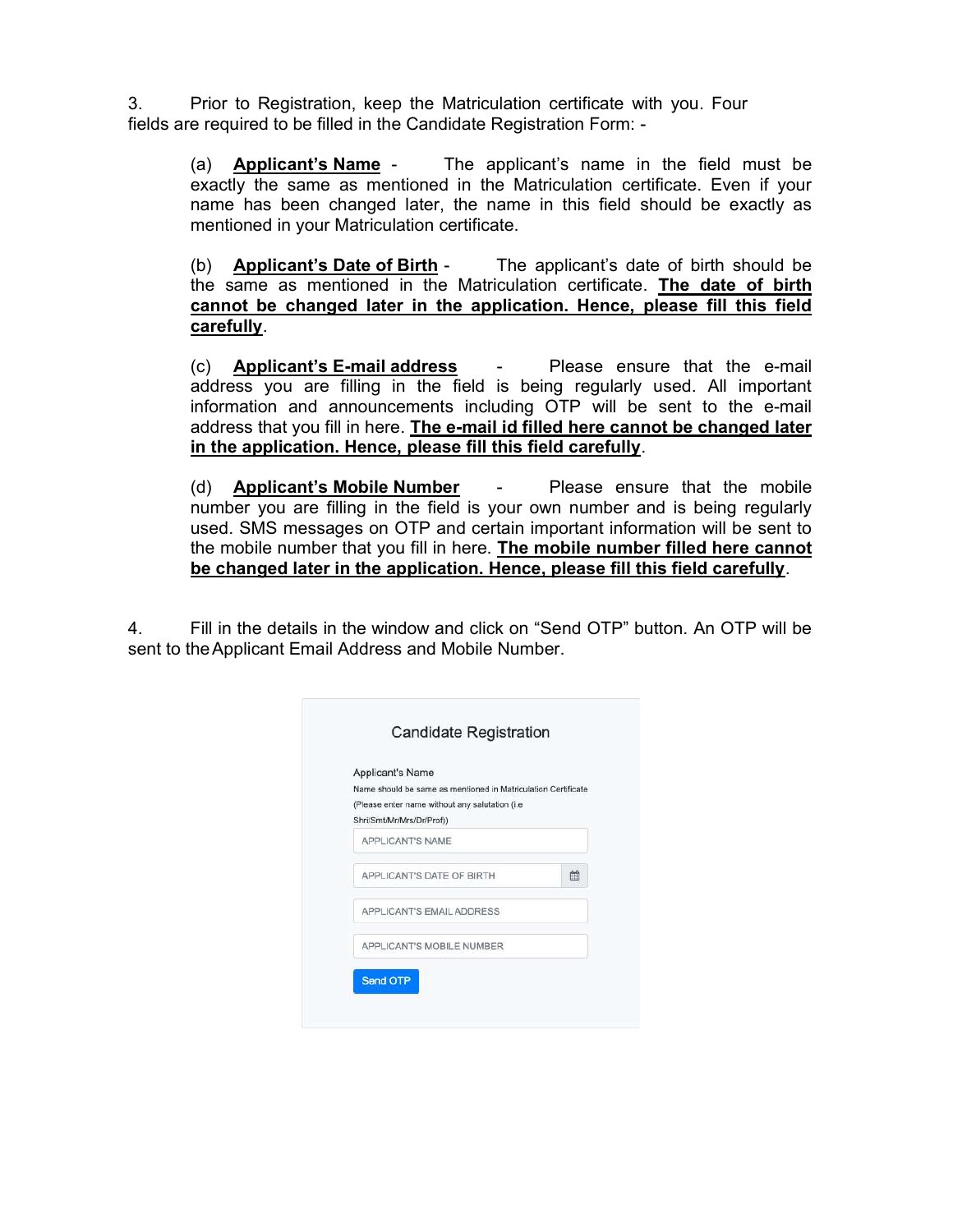5. Enter the OTP received in the Email Address and Mobile Number. Then click on "Verify & Register" button to register in the application portal.

| Applicant's Name                                                             |                                                               |
|------------------------------------------------------------------------------|---------------------------------------------------------------|
|                                                                              | Name should be same as mentioned in Matriculation Certificate |
| (Please enter name without any salutation (i.e.<br>Shri/Smt/Mr/Mrs/Dr/Prof)) |                                                               |
| APPLICANT'S NAME                                                             |                                                               |
| APPLICANT'S DATE OF BIRTH                                                    | m                                                             |
| APPLICANT'S EMAIL ADDRESS                                                    |                                                               |
| APPLICANT'S MOBILE NUMBER                                                    |                                                               |
| Send OTP                                                                     | <b>ENTER OTP</b>                                              |

6. On clicking 'Verify & Register', a Login ID and a Password will be displayed on the same page. Please write down the Login ID and the Password in a secure place and remember the Login ID and the Password. The login and Password will also be sent to your registered E mail address & mobile number. After writing down your Login ID and Password, click on 'Home' tab to go to 'Home' page. You may now log in with the login details that were displayed on registration page.

| <b>Note:Registration Successfull</b><br>Login ID: - test5268<br>Password: - FgeEhW<br>Please read the instructions under<br>"How to apply" tab before<br>commencing the online application<br>process | $\infty$ |
|-------------------------------------------------------------------------------------------------------------------------------------------------------------------------------------------------------|----------|
|                                                                                                                                                                                                       |          |
| Applicant's Name<br>Name should be same as mentioned in Matriculation Certificate<br>(Please enter name without any salutation (i.e.<br>Shri/Smt/Mr/Mrs/Dr/Prof))                                     |          |
| <b>APPLICANT'S NAME</b>                                                                                                                                                                               |          |
| APPLICANT'S DATE OF BIRTH.                                                                                                                                                                            | 畾        |
| APPLICANT'S EMAIL ADDRESS                                                                                                                                                                             |          |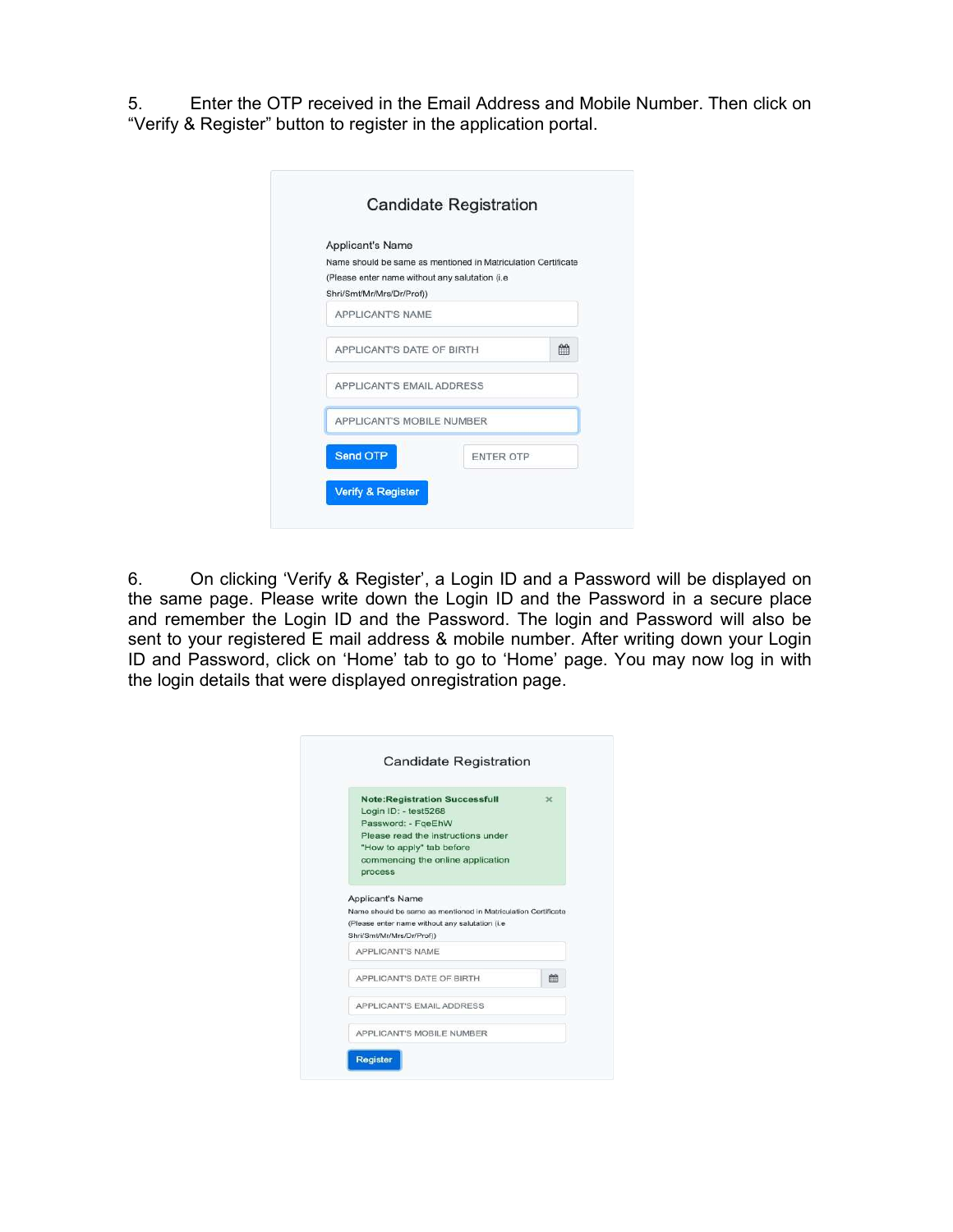7. Once you are registered, you can Login using the Login ID and Password details received by you.

| <b>LOGIN ID</b> | Candidate Login |  |
|-----------------|-----------------|--|
|                 |                 |  |
| PASSWORD        |                 |  |
|                 |                 |  |
| <b>LOGIN</b>    | <b>REGISTER</b> |  |

### After Login:

1. Once you are first time logged in, you will be directed to a page which says "I am an Indian National". Select "I am an Indian National" to proceed.

I am an Indian National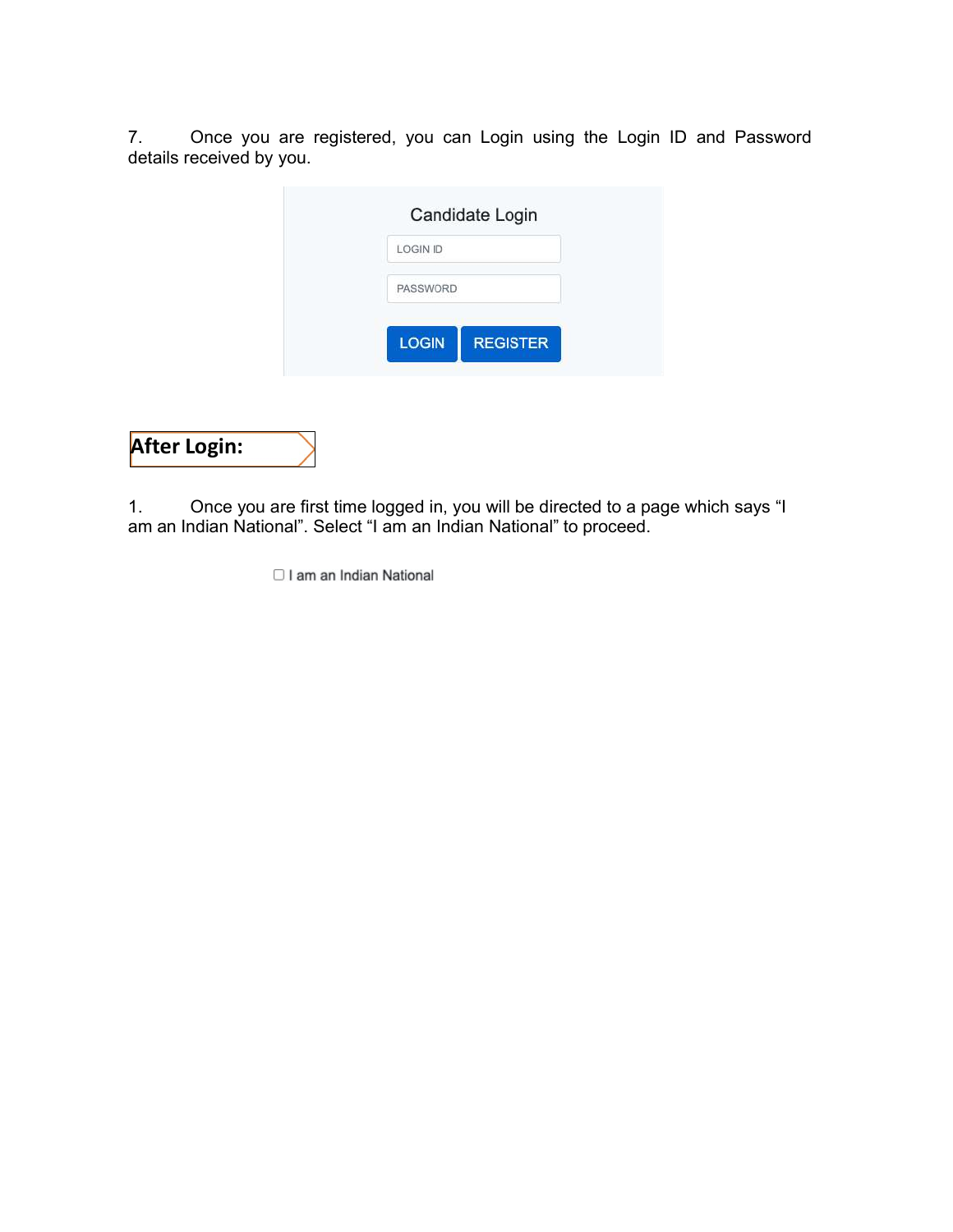### Step 1 Basic Details

1. The template of 'Step 1 Basic Details' page is given below only for appreciation and each field is explained below subsequently: -

| abobe:<br>. At my (") marked Seits are marketing.                                                                                                                        |                                                                             |                                                 |
|--------------------------------------------------------------------------------------------------------------------------------------------------------------------------|-----------------------------------------------------------------------------|-------------------------------------------------|
| Applicant's Name".<br>are shown by paint its instituted in Materialian Continues<br>are only come without any subcode ( ) a literature M-W-ED-Y-VQ                       |                                                                             | Mobile No.<br><b>HETERATS</b>                   |
| KPRUCANTS FULL NAME                                                                                                                                                      |                                                                             | Erral                                           |
| Father's Neres".                                                                                                                                                         | : Matten's Netse"                                                           | med by column                                   |
| or Minister manual continued in Branchard and Continues of the newer<br>in the binned it the exchanges on<br>Painterest two education painters in bettering to the first | (Please write name attitud and Asialistici (Le-<br><b>INTERNATIONAL</b>     | Data of Birth<br>May 8, 1916<br>Registered Orr. |
| <b>ENTHER'S MAKE</b>                                                                                                                                                     | <b>MOTHERS MAKE</b>                                                         | trastege, called permit                         |
| Have you over cheeged your networker Memodelion ?" Chine  C No.                                                                                                          |                                                                             |                                                 |
| la your date of birth same as mentioned in your birth certains ? "<br>[TVies   TMg   CTBrth Certificate Not Available                                                    |                                                                             |                                                 |
| <b>Market Status</b> ."                                                                                                                                                  | State of Origin/Bonicile "                                                  |                                                 |
| - SELECT MARITAL STATUS-<br>$\mathcal{R}$                                                                                                                                | $-5$ minct State $-$<br>$\mathbb{R}^3$                                      |                                                 |
|                                                                                                                                                                          | Native State/ State of Origin."                                             |                                                 |
|                                                                                                                                                                          | $-5$ elact Blate-<br>¥.                                                     |                                                 |
| Religion."                                                                                                                                                               | Gerden <sup>4</sup>                                                         |                                                 |
| $-BELECT HELIGGOM$                                                                                                                                                       | $\overline{\mathbf{a}}$ . $\Box$ Make . $\Box$ Premate . $\Box$ Thempsonder |                                                 |
| Nationality," [2 Indian]                                                                                                                                                 | mentheston Mork (Only Ora) <sup>11</sup>                                    |                                                 |
|                                                                                                                                                                          | REGASE SPECIFY IDENTIFICATION MARK                                          |                                                 |
| And mor *                                                                                                                                                                |                                                                             |                                                 |
| FLEASE ENTER ANGHANS CARD                                                                                                                                                |                                                                             |                                                 |
| Contramication Address *                                                                                                                                                 |                                                                             |                                                 |
| Address two 1                                                                                                                                                            |                                                                             |                                                 |
| FLAT NOR-ITLINE NO                                                                                                                                                       |                                                                             |                                                 |
| Address low 2<br><b>STREET NAME</b>                                                                                                                                      |                                                                             |                                                 |
| Address that 3                                                                                                                                                           |                                                                             |                                                 |
| LANDMARK)                                                                                                                                                                |                                                                             |                                                 |
| City                                                                                                                                                                     |                                                                             |                                                 |
| CITY/WAIE                                                                                                                                                                |                                                                             |                                                 |
| <b>Diate</b><br>Dietrici                                                                                                                                                 | Pie Com-                                                                    |                                                 |
| $-5$ elect State $-9$<br>$^{*}$                                                                                                                                          | PWDIING                                                                     |                                                 |
| is Permanant Address serve as present address." [7] Yes. [7] No.                                                                                                         |                                                                             |                                                 |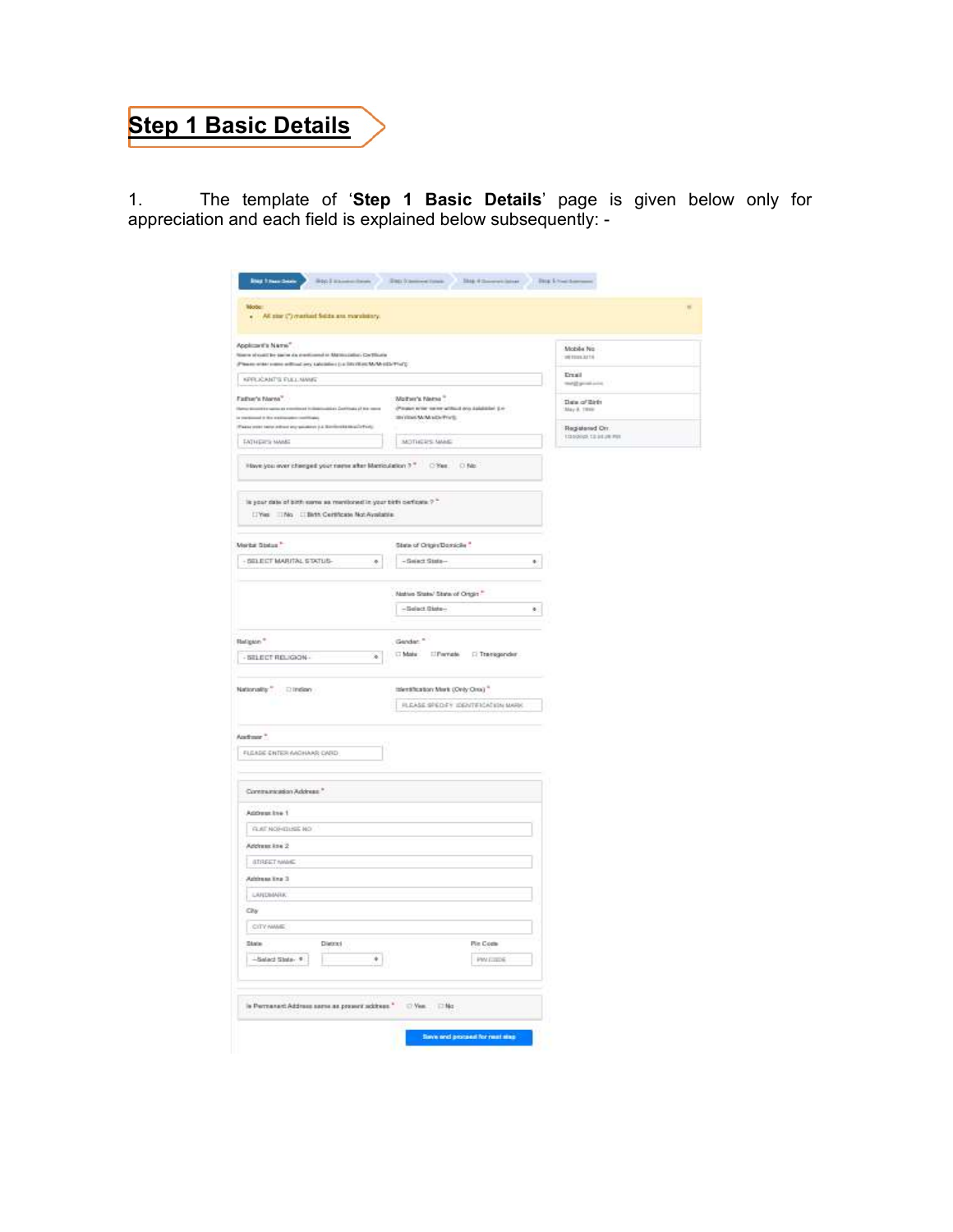2. All fields marked with \* are mandatory to be filled in. The Basic Details page contains the following fields to be filled in: -

 (a) Applicant's Name – The name is to be entered exactly as mentioned in your Matriculation certificate. Even if your name has been changed later, the name in this field should be exactly as mentioned in your Matriculation certificate.

 (b) Father's Name – The name of your father is to be entered in this field. It should be exactly as mentioned in your Matriculation certificate. In case, no father's name is mentioned in your matriculation certificate, your father's name in the format of given name followed by surname is to be entered in the field. If Father's name is a part of the name, then the names should be entered as Given name followed by Father's name and then followed by Surname.

 (c) Mother's Name – The name of your mother is to be entered in this field. It should be exactly as mentioned in your Matriculation certificate. In case, no mother's name is mentioned in your matriculation certificate, your mother's name in the format of given name followed by surname is to be entered in the field. If Father's name is a part of the name, then the names should be entered as Given name followed by Father's name and then followed by Surname.

 (d) Have you ever changed your name after matriculation? - Select 'Yes' or 'No'. You must select 'Yes' only if you have officially changed your name after your matriculation certificate has been issued to you. If you select 'Yes' only if the change of name has been intimated through a Gazette notification.

 (e) Gazette Notification No., Gazette Notification Date & New/ Changed Name - Fill in the required three fields. Fill in the new/ changed name as mentioned in the Gazette Notification.

(f) Is your Date of Birth the same as mentioned in your Birth certificate?  $-$ Select 'Yes' or 'No' or 'Birth certificate Not Available'. If you select 'No', a field appears as 'Date of Birth'. Please fill in the field as per date given in your birth certificate.

(g) Marital Status - Select your marital status from the drop down list.

 (h) Native State/ State of Origin - Select your native state/ state of origin where you belong from the drop down list.

- (j) Religion Select your religion from the drop down list.
- (k) Gender Select your gender (male/ female/ transgender)
- (l) Nationality Tick on the box next to Indian
- (m) Identification Mark Fill in one identification mark in the field
- (n) Aadhaar Number You Aadhaar number is to be entered in this field.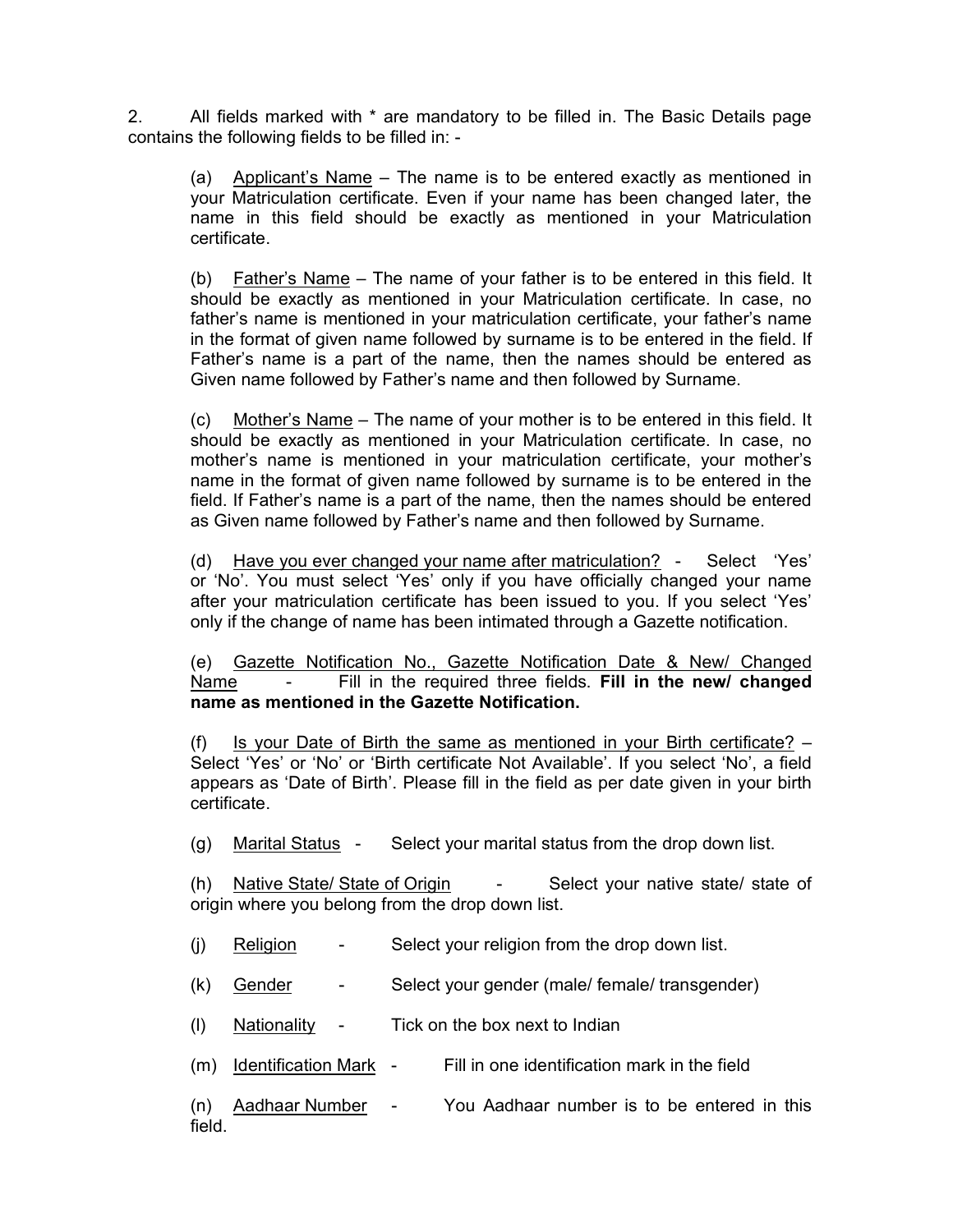(p) Present Address - Enter your present address in Address Line 1, Address Line 2, Address Line 3 & City. Select the State from the drop down list and thereafter the district from the drop down list. Enter the 6 digit Pin code.

(q) Is Permanent address same as Present address - Select 'Yes' or 'No'. If you select 'No', another field appears for 'Permanent Address'.

 (r) Permanent Address - If you had selected 'No' in the above field, then the 'Permanent Address' field appears. Here, enter your permanent address in Address Line 1, Address Line 2, Address Line 3 & City. Select the State from the drop down list and thereafter the district from the drop down list. Enter the six digit Pin code.

(s) Select your address for Communication - Select your address as 'Present address' or 'Permanent address'. This field will not be visible for applicants who have selected 'Yes' for the field 'Is Permanent address same as Present address' since they are both same.

3. Save and proceed for next step - After filling this page, if you would like to go ahead to the next page, click on the button at the bottom of the page 'Save and proceed for next step'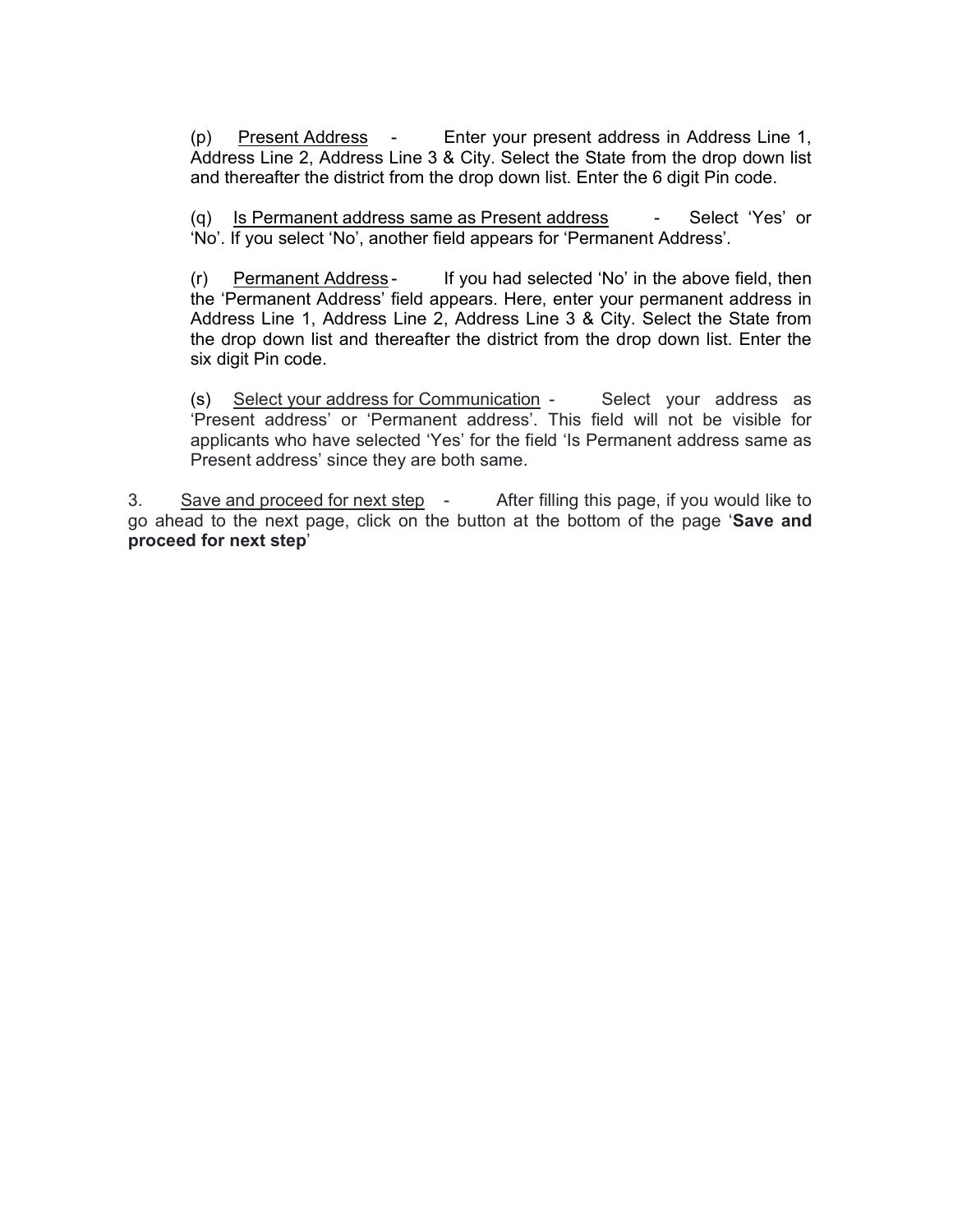## **Step 2 Education Details**

1. The template of 'Step 2 Educational Details' page is given below only for appreciation and each field is explained below subsequently: -

|                                                                              | Etiacelonal Details (Eurota) & Higher Educational Qualification; * |                          |                     |                           |                    |
|------------------------------------------------------------------------------|--------------------------------------------------------------------|--------------------------|---------------------|---------------------------|--------------------|
| Excellentine                                                                 | Burdteducker/Jerusha                                               | Year of Passing          | Total Marks         | Marks Obstant             | <b>Percentage</b>  |
| <b>SSC/Class X</b>                                                           | instructions.                                                      | <b>IABURU TEAR</b>       | forsLingui          | <b>BANKES GRENZE</b>      | PERCENTING         |
| HISTORIAN XIII                                                               | innmmml.                                                           | WARDTENE                 | TOTAL/MARKS.        | <b>HARRI GETAPE</b>       | <b>PERCONSIST</b>  |
| <b>Highway</b>                                                               | <b>INVESTIGA</b>                                                   | <b><i>BASEDITERS</i></b> | TUYALMAHA           | <b>HARRIOTETAPO</b>       | <b>HEATSTEACH</b>  |
| Digrim                                                                       | PRETIUIS                                                           | <b>AND IVITY LAB</b>     | <b>DITALMARKE</b>   | <b><i>VIARRAGEDUN</i></b> | <b>HACKSTALE</b>   |
| Post<br>Graduation                                                           | <i><b>INSTURITS</b></i>                                            | <b>MARRITEGIA</b>        | <b>TOTAL SCUELS</b> | <b>NAVARE CREWER</b>      | <b>HEATSHIRES</b>  |
| <b>Bustonal (FHA)</b>                                                        | statumms.                                                          | PASSENT TEAM             | TOTAL MARKS         | MARKEGREAD                | <b>INSURANTING</b> |
| Name of features                                                             | Place                                                              |                          |                     | <b>Firind of Training</b> |                    |
|                                                                              |                                                                    |                          | <b>SRON</b>         |                           | TO <sub>1</sub>    |
|                                                                              | Are sold by position of NCVT certificate 1 *<br>10 Year            | F3 No                    |                     | 軍                         | 匝                  |
| <b>Details of ETI Training Undergone</b><br>Professor Of Todo<br>$-533, 347$ | Forder Trade in Approvises School ITT<br>٠                         | Trade                    | ×.                  |                           |                    |
|                                                                              |                                                                    |                          |                     |                           |                    |
| Policeus of Paring<br>Perferience: 1<br>-Scien Profetious 3-                 | Petersus 2<br>$\mathbb{R}^+$                                       | ٠                        | Pulleton 4 V        | Pelicensid M<br>×         | 墩                  |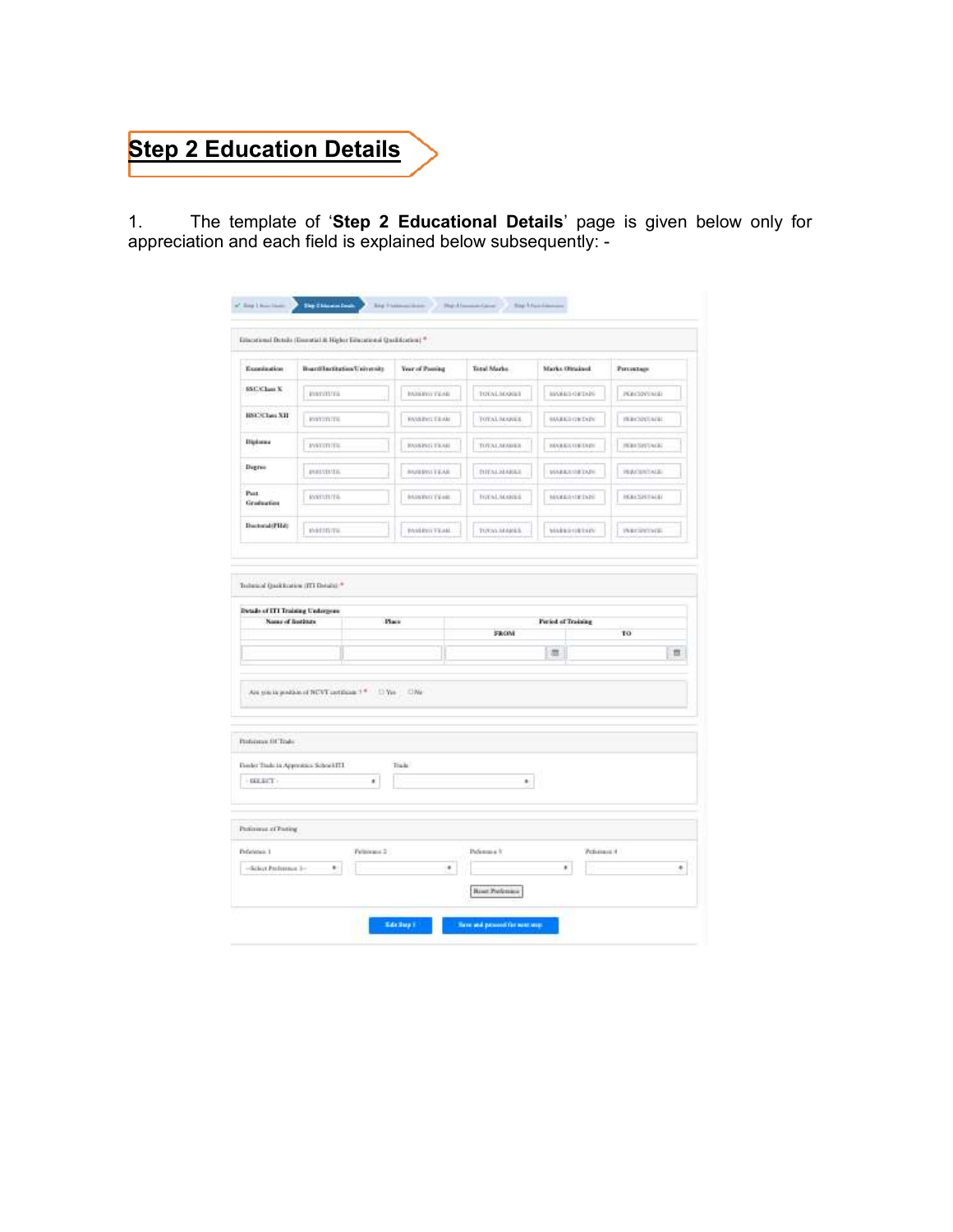2. All fields marked with \* are mandatory to be filled in. The Education Details page contains the following fields to be filled in: -

 (a) Essential & Higher Educational Qualification. All details regarding your educational qualifications are required to be filled in the table. The  $10<sup>th</sup>$  std./ SSC row is to be mandatorily filled in. The other rows pertaining to  $12<sup>th</sup>$  std./ HSC Diploma/ Degree/ Post Graduation/ Doctoral (PhD) are to be filled in if you have completed the relevant academic qualifications. Else, they are to be left blank. Following details to be filled for each academic qualification: -

(i) Recognised Board/ Institute/ University from which qualified  $-$  For 10<sup>th</sup> std./ SSC and 12<sup>th</sup> std./ HSC, the name of the Board which had awarded you the certificate is to be written in the field. For the degree/ post graduation and Doctoral (PhD), the name of the University which had awarded the certificate is to be mentioned in the field.

- (ii) Year of passing
- (iii) Total Marks (if the grades are CGPA based, it needs to be converted)
- (iv) Marks obtained
- (v) Percentage (This is calculated automatically)

 (b) Technical Qualification (Apprenticeship details). Following details are to be filled mandatorily: -

(i) Name of Apprentice School – Select your school from the drop down list. There are four schools listed in the drop down namely: -

- (aa) DAS, Mumbai
- (ab) DAS, Visakhapatnam
- (ac) Apprentice School, Karwar
- (ad) Apprentice School, Kochi

 (ii) Place. This field is automatically filled in, based on your selection of the Apprentice School from the drop down list in the previous field.

 (iii) Period of Training (From – To). The period of training in the Apprentice school, date 'from and to' are to be filled in.

 (c) Are you in possession of NCVT Apprenticeship certificate? Select 'Yes' if you are in possession of NCVT Apprenticeship certificate. Else, select 'No' if you are not in possession of NCVT Apprenticeship certificate. 'No' is to be selected by the OT-01 and OT-02 apprentice batches trained at DAS, Mumbai.

 (d) NCVT Apprenticeship Certificate No. & NCVT Apprenticeship Certificate Date/Last date of Training. These two fields appear if you are in possession of NCVT Apprenticeship certificate and have selected 'Yes' in the above field. The details of NCVT Apprenticeship certificate and date are to be filled in. In case, no date is mentioned in the certificate that is issued, the last date of training at your Apprentice school is be mentioned in the field 'NCVT Apprenticeship certificate date/ Last date of Training'.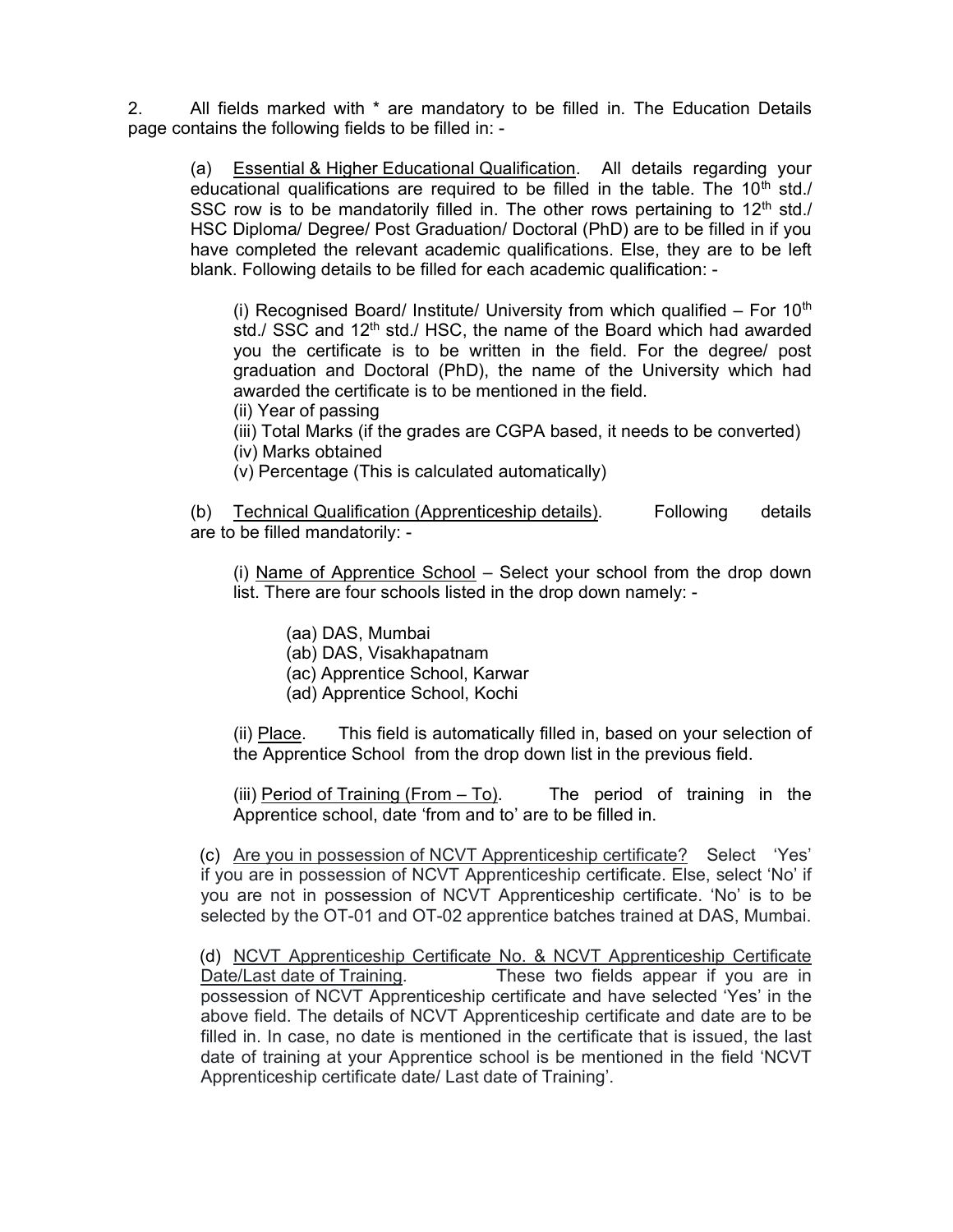(e) DAS Certificate No. & DAS Certificate Date. These two fields appear if you are not in possession of NCVT Apprenticeship certificate and have selected 'No' in the above field. This is applicable for the OT-01 and OT-02 batches of DAS, Mumbai. The details of DAS certificate and date are to be filled in.

 (f) Token No. The Token number allotted in your Apprentice School during training is to be filled in this field.

 (g) Designated Trade as mentioned in NCVT Apprenticeship/ DAS certificate. If you are in possession of NCVT Apprenticeship certificate, you are required to select your trade out of the 33 trades in the drop down list. The selection of your trade from the drop down list is to be the same as mentioned in your NCVT Apprenticeship certificate. Please do not select any other trade as you will be disqualified from the examination.

 If you are not in possession not NCVT Apprenticeship certificate and have undergone Optional Trade training at DAS, Mumbai, you are required to select your trade out of the 11 trades in the drop down list. The selection of your trade from the drop down list is to be the same as mentioned in your DAS certificate. Please do not select any other trade as you will be disqualified from the examination.

 (h) Select the Trade you are applying for. After you select the designated trade as mentioned above, you need to select the trade you are applying for. For some trades, there will be only one trade in the drop down list. For others, there may be two to five trades in the drop down list. For multiple trades in the drop down list, you may select any of the trades from them. The trade so selected will be the trade you are applying for. You will be assessed in the written examination for the trade you have applied for. Hence, if there are multiple trades in the drop down list from which you have to select, please select your trade carefully.

 (j) Preference of Posting. Please select your posting requirement in the order of your preference with Preference 1 being the first choice and so on. Four posting preferences given are: -

(i) HQWNC – Naval Dockyard, Mumbai

(ii) HQWNC – Other Units under WNC

- (iii) Eastern Naval Command
- (iv) Southern Naval Command

It is mandatory to select all four postings in the order of your preferences.

 For example, a candidate wishing to be appointed at Naval Dockyard, Mumbai may select 'HQWNC – Naval Dockyard, Mumbai' as Preference 1 and then select other three preferences accordingly based on his/ her choice.

NOTE: Whenever the applicant comes back to edit 'Education Details' page, the applicant is required to select the Preference of Postings again. Please ensure that you click on the button 'RESET PREFERENCE' and then select the four Preference fields once again. Otherwise, you will get a pop-up message as 'Please fill Preference 1/2/3/4'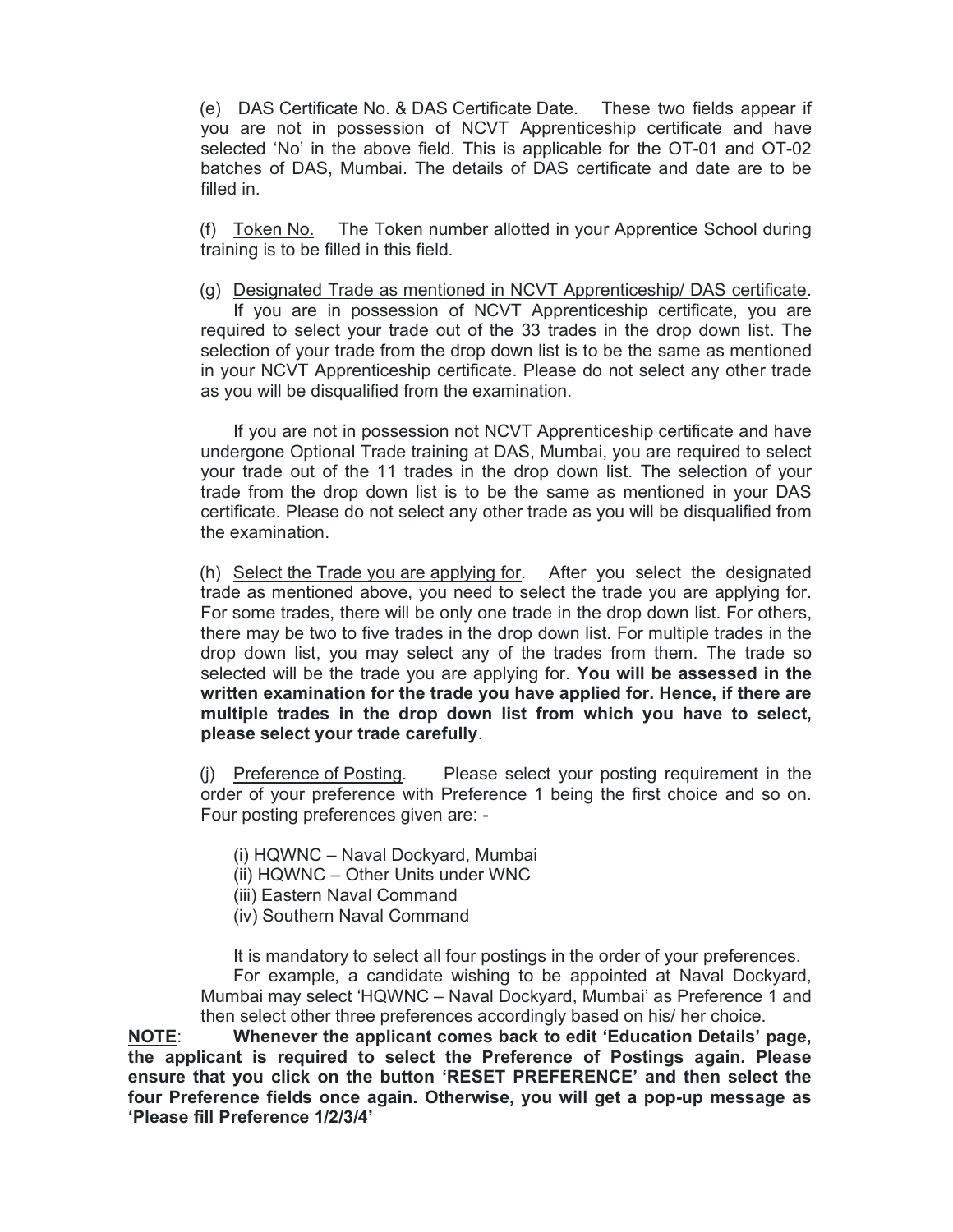3. Edit Step 1 (Basic Details) - After filling this page, if you would like to go back to the previous page for editing, click on the button at the bottom of the page 'Edit Step 1 (Basic Details)'

4. Save and proceed for next step - After filling this page, if you would like to go ahead to the next page, click on the button at the bottom of the page 'Save and proceed for next step'

 If clicking on 'Save and proceed' doesn't proceed ahead to the next page, please check whether fields in the education table have been filled correctly. If any row is left half filled and % displays 'NAN' in its box, delete the contents in the row and fill the row correctly. If the row is not required to be filled, delete the contents and proceed.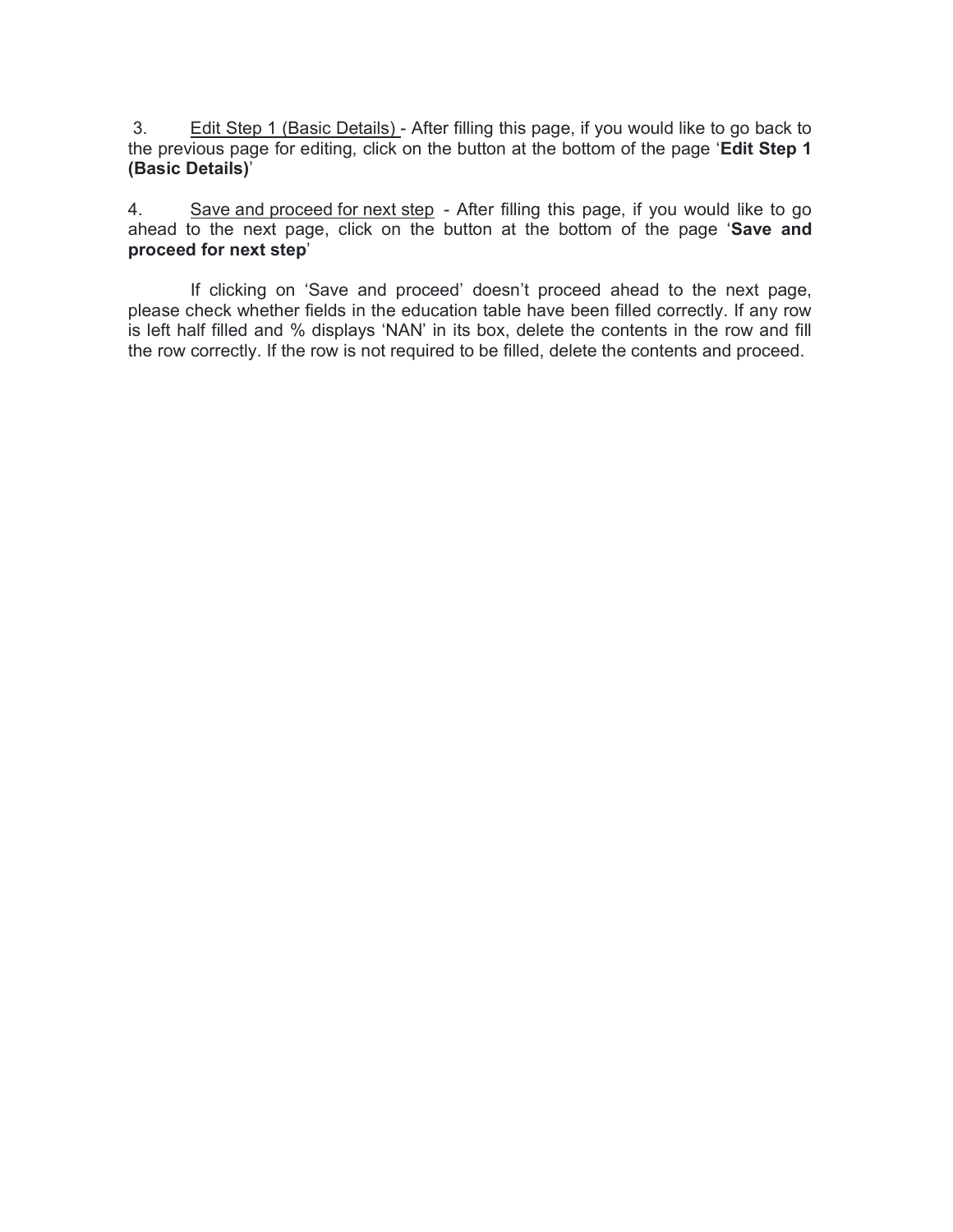## **Step 3 Additional Details**

1. The template of 'Step 3 Additional Details' page is given below only for appreciation and each field is explained subsequently: -

| <b>Step 3 Additional Details</b><br>Step 2 Education Details<br>Step 1 Basic Details<br>Step 4 Document Upload<br>Step 5 Final Submission |                         |
|-------------------------------------------------------------------------------------------------------------------------------------------|-------------------------|
| Note:<br>- All star (*) marked fields are mandatory.                                                                                      | $\overline{\mathbf{x}}$ |
| Category <sup>*</sup>                                                                                                                     |                         |
| - SELECT CATEGORY -                                                                                                                       |                         |
| Person With Disability ?* O Yes O No                                                                                                      |                         |
| Whether Ex-serviceman?* OYes ONo                                                                                                          |                         |
| Whether employed in Central Govt. Service? * O Yes O No                                                                                   |                         |
| Save and proceed for next step<br>Edit Step 1<br>Edit Step 2                                                                              |                         |

2. All fields marked with \* are mandatory to be filled in. The Additional Details page contains the following fields to be filled in: -

(a) Category. Select your category from the drop down list. The drop down list contains the following: -

- (i) SC
- (ii) ST
- (iii) OBC
- (iv) UR
- (v) Economically Weaker Section

Please select the correct category from the drop down list. If you have selected SC or ST or OBC or Economically Weaker Section, appropriate fields appear requesting for further inputs.

 (b) Category Details. If UR has been selected from the drop down box above, the field for Category Details will not appear. If SC/ ST/ OBC/ Economically Weaker Section was selected from the drop down box above, the following fields will appear which are required to be filled: -

 (i) Name of caste/community (for SC/ST/OBC Candidates) - In case the applicant has selected, SC or ST or OBC, the name of the caste to which the applicant belongs is to be filled in this field.

 (ii) Caste certificate Issuing Authority - The name of the authority issuing the caste certificate is to be filled in.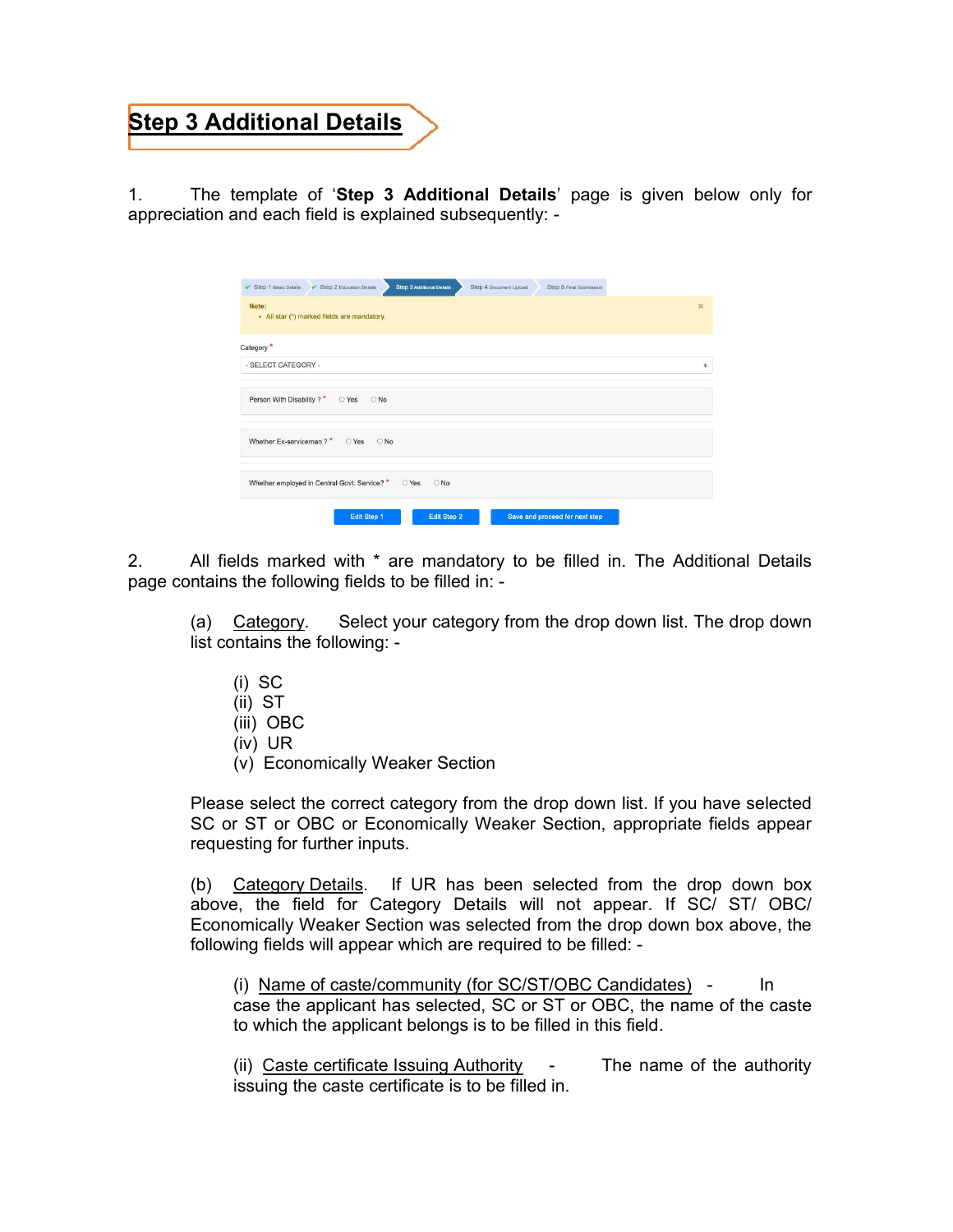(iii) Caste certificate No. - The caste certificate No. is required to be filled in this field.

(iv) Date of Issue of Caste Certificate - The date of issue of caste certificate is to be filled.

 (v) State from which caste certificate issued - The state from which the caste certificate has been issued can be selected from the drop down list.

 For an applicant selecting the Economically Weaker Section in the Category details, the following fields will appear: -

 (i) Certificate Issuing Authority - The name of the authority issuing the Economically weaker section certificate is to be filled in.

 (iii) Certificate No. - The Economically weaker section certificate No. is required to be filled in this field.

 (iv) Date of Issue of Certificate - The date of issue of certificate is to be filled.

 (v) State from which certificate issued - The state from which the Economically weaker section certificate has been issued can be selected from the drop down list.

 (c) Person with Benchmark Disability. Please select 'Yes' or 'No'. Please select 'No' if you are not in possession of any disability certificate or if your disability is less than 40% as per the disability certificate. If you are in possession of a Benchmark disability certificate where the disability is shown equal to or greater than 40%, then select 'Yes'. On selecting 'Yes', appropriate fields will appear which are required to be filled: -

(i) Type of disability - The type of disability is to be selected from the drop down list. The drop down list has the following: -

(aa) VH – To be selected for Visually Handicapped

(ab) HH – To be selected for Hearing Handicapped

(ac) OH – To be selected for Orthopedic Handicapped

(ad) OTHER – To be selected for other handicapped

 (ii) Details of disability - The details of disability is to be selected from the drop down list. The drop down list has the following depending on the type of disability chosen above: -

(aa) Blindness or Low Vision if VH has been selected

(ab) Deaf/ Hard of Hearing if HH has been selected

 (ac) OH – Locomotor disability including cerebral palsy/ Leprosy cured/ Dwarfism/ Acid attack victims/ Muscular dystrophy if OH has been selected

 (ad) Autism intellectual disability/ Specific learning disability & mental illness/ Multiple disabilities from amongst persons under the above mentioned clauses if OTHER has been selected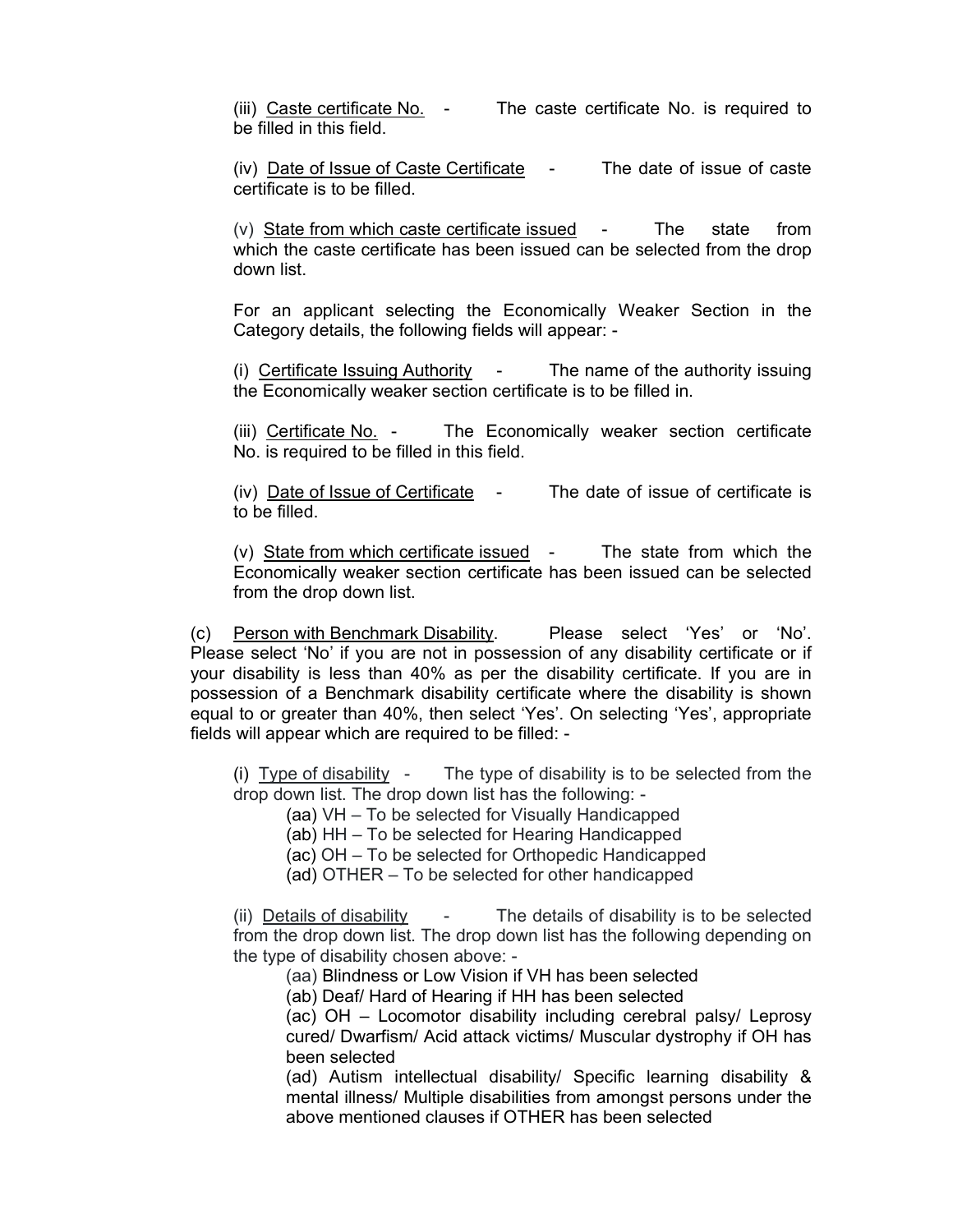(iii) Percentage of disability- The percentage of disability as mentioned in the PwBD certificate is to be entered here. The applicant is not eligible for PwBD benefits if the percentage of disability is less than 40%. To be eligible as PwBD, the percentage of disability is to be equal or greater than 40%.

 (iv) Scribe required- If you require for scribe please select 'Yes' else select 'No'.

 (v) PwBD Certificate Issued By - The name of the authority issuing the PwBD certificate is to be filled in.

 (vi) PwBD Certificate No. - The PwBD certificate No. is required to be filled in this field.

(vii) PwBD Certificate Date - The date of issue of PwBD certificate is to be filled.

 (viii) State from which PwBD certificate issued - The state from which the PwBD certificate has been issued can be selected from the drop down list.

 (d) Whether Ex-serviceman. Please select 'Yes' or 'No'. Please select 'No' if you are not an Ex-Serviceman i.e, not served in the Defence Forces (Army/ Navy/ Air Force) in the past. If you are an Ex-Serviceman, then select 'Yes'. On selecting 'Yes', appropriate fields will appear which are required to be filled: -

 (i) Served in which Service? - The service may be selected from the drop down list of Army, Navy & Air Force.

(ii) Discharge Date – The date of discharge is to be selected from the calendar.

(iii) Have you already joined a civil post by availing benefit of reservation for ex-serviceman (ESM) - Please select 'Yes' or 'No'

(iv) Length of service in armed forces (in Years, months and days) – Please fill in the years, months and days served in the armed forces.

 (e) Whether employed in Central Govt. Service. Please select 'Yes' or 'No'. Please select 'No' if you are not employed in Central Govt. Service. If you are an employee in the Central Govt. Service, then select 'Yes'. On selecting 'Yes', appropriate fields will appear which are required to be filled: -

 (i) Name of Organisation/ Ministry - The name of the Organisation/ Ministry you belong to in the Central Govt. Service.

(ii) Post Name – Name of your post is to be filled in this field.

 (iii) Appointment Date - The date you were appointed to the central government service is to be selected from the calendar.

3. Edit Step 1 (Basic Details) - After filling this page, if you would like to go back to the Basic Details page for editing, click on the button at the bottom of the page 'Edit Step 1 (Basic Details)'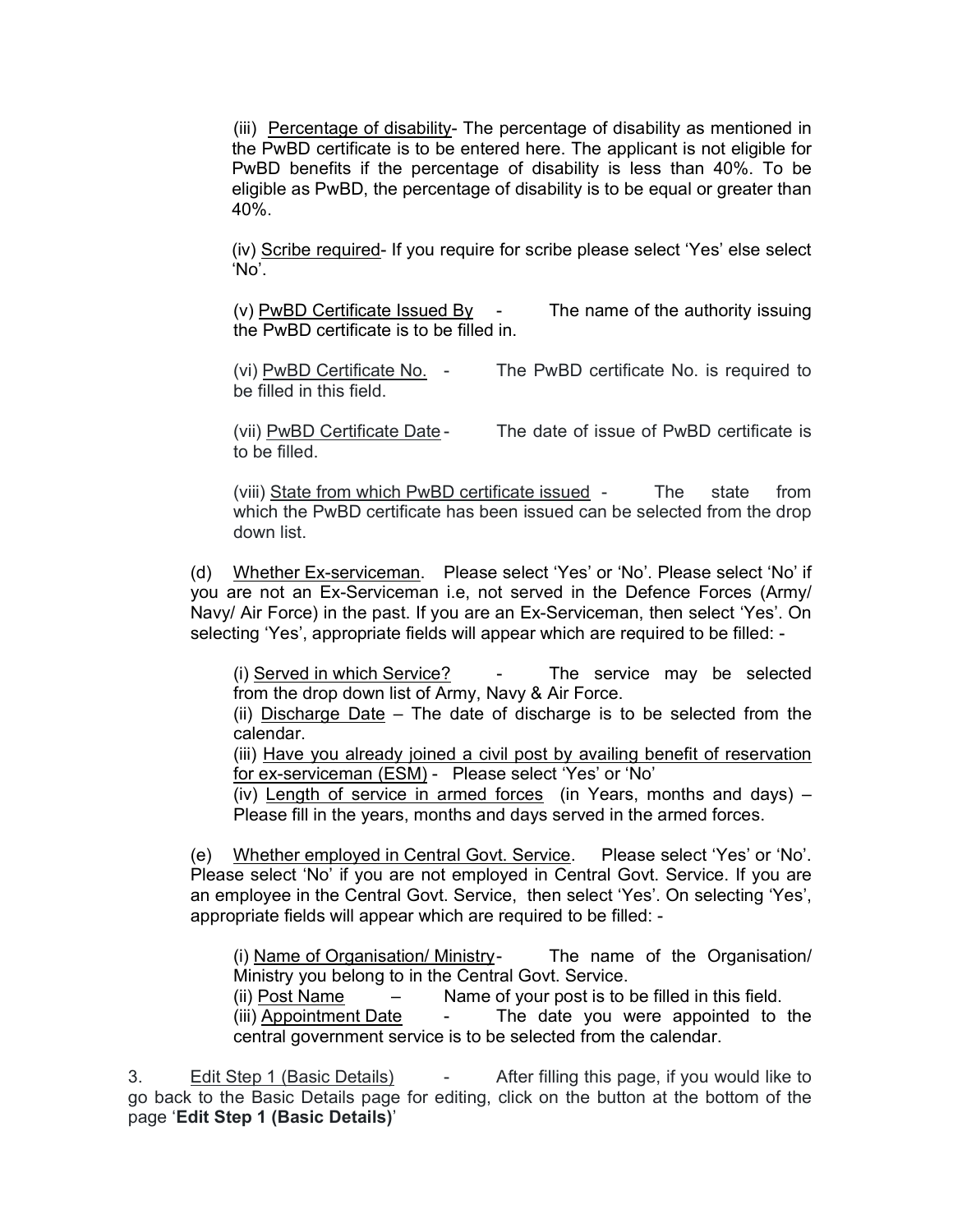4. Edit Step 2 (Education Details) - After filling this page, if you would like to go back to the Educational Details page for editing, click on the button at the bottom of the page 'Edit Step 2 (Education Details)'

5. Save and proceed for next step - After filling this page, if you would like to go ahead to the next page, click on the button at the bottom of the page 'Save and proceed for next step'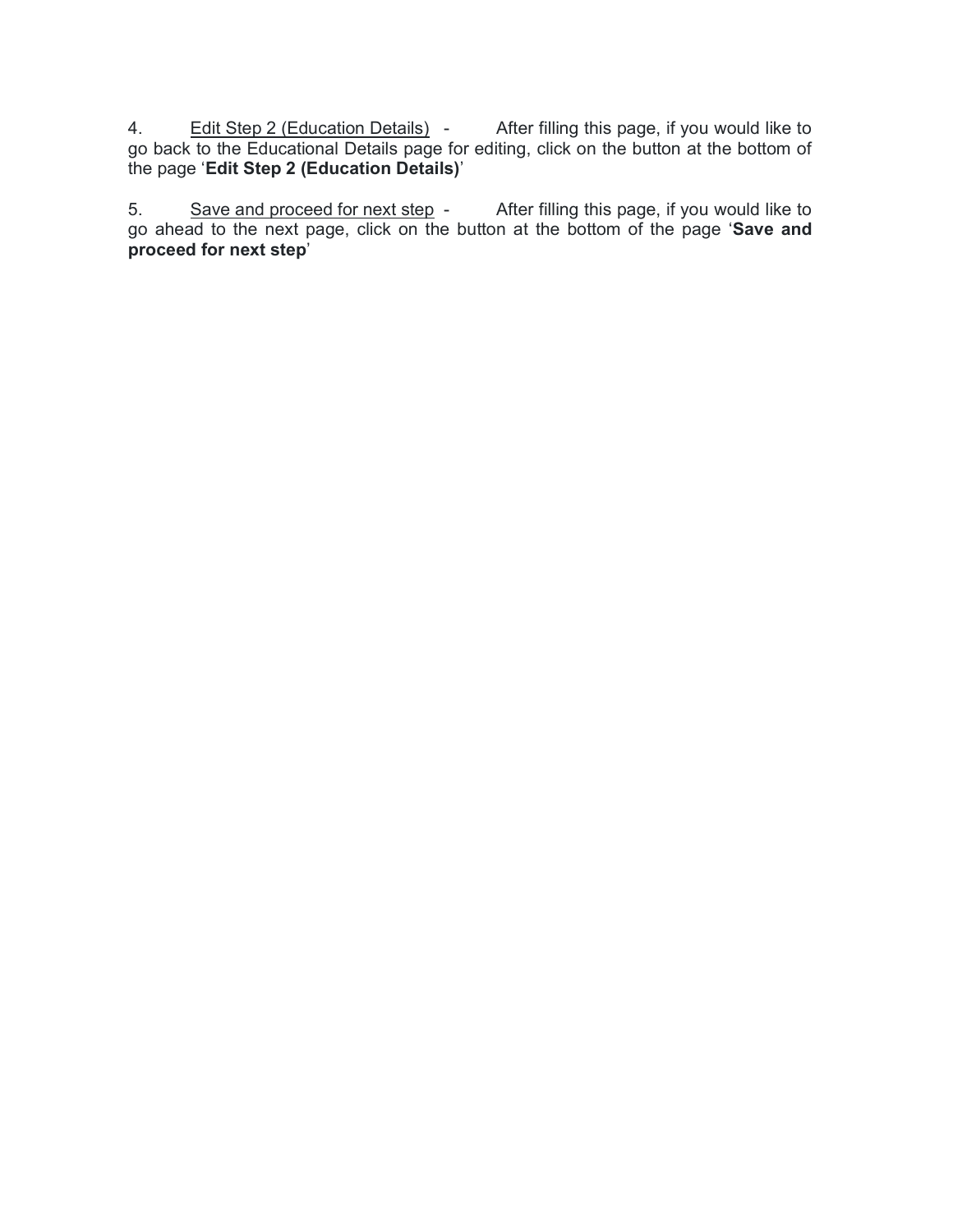# **Step 4 Documents Uploading**

1. The template of 'Step 3 Additional Details' page is given below only for appreciation and each field is explained below subsequently.

| Plates Smith Pluto                                                                                                                                                                                                                                                                                                                                                                                                                                                                                                                                                                                                           |                                                                                                                                                                                                                                                                      |
|------------------------------------------------------------------------------------------------------------------------------------------------------------------------------------------------------------------------------------------------------------------------------------------------------------------------------------------------------------------------------------------------------------------------------------------------------------------------------------------------------------------------------------------------------------------------------------------------------------------------------|----------------------------------------------------------------------------------------------------------------------------------------------------------------------------------------------------------------------------------------------------------------------|
| <b>Lipsonst Practic</b><br>Choose File<br><b>Browns</b>                                                                                                                                                                                                                                                                                                                                                                                                                                                                                                                                                                      |                                                                                                                                                                                                                                                                      |
| <b>Note:</b><br>At ear (*) reatood fishls are researainly.<br>٠<br>photograph being upliaded alloud not more than times months old and should have obout 50% face coverage. The size of<br>photo-document should be between 20 Kb to 10(0).<br>Constitute's algorizes strucklike on a pare white paper with hisck (v). The agreeast should not be digitalized 11 annulit be<br>acanned copy of your new signature crypages with sen. The size of eignature statement should be beleven 20 Kir to 50Kb.<br>The accepted function and "pig" and "ping"<br>Photo should be with out our progress well led very should be entire | u<br>Passport size colour photograph with plan while tradigraved without any electeds covering/distructing the face and eyes. The<br>Please services in the a shall protect of the information provided and direct frees datable CARDTLLLY before first submissions. |
| Please Scient Burn                                                                                                                                                                                                                                                                                                                                                                                                                                                                                                                                                                                                           |                                                                                                                                                                                                                                                                      |
| <b>Upload Sign</b><br>Choose file<br>Browns                                                                                                                                                                                                                                                                                                                                                                                                                                                                                                                                                                                  |                                                                                                                                                                                                                                                                      |
| photograph being upforded ahoud ryd more than three morths old and should have stout \$175, face coverage. The case of<br>photo document should be between 20 Kb to 1000.<br>Conclutation agenture about the sit is plain white paper with hisch rin. The algorizes about not be digital pad, it ahould be<br>٠<br>scanned bopy of your own significint involver with part. The size of significes document absold be between 20 Kb to 50Kb.<br>The percepted formate are "jug" sent "jour"<br>Photo should file with out cast paggine and but you's stoughts under-                                                         |                                                                                                                                                                                                                                                                      |
| All ster (") massed fields are mandelery.<br>You have to uptout the miguinal documents in FCF Be format.<br>The individual the stockhold not suppod 400 KB and should be clear and prominent.                                                                                                                                                                                                                                                                                                                                                                                                                                | Please seve and take a staff privileg of the information previous and chock from closes CAREPLALY select that automation                                                                                                                                             |
|                                                                                                                                                                                                                                                                                                                                                                                                                                                                                                                                                                                                                              |                                                                                                                                                                                                                                                                      |
|                                                                                                                                                                                                                                                                                                                                                                                                                                                                                                                                                                                                                              | Upland<br><b>Discopi file</b><br>Erowes                                                                                                                                                                                                                              |
| * filth/SSC Standard/Jatoiheet/Certificate issued by a Board of<br>Secondary Education for passing Matriculation Extenimation                                                                                                                                                                                                                                                                                                                                                                                                                                                                                                | <b>Chaption River</b><br>Erowes<br>Upinaz                                                                                                                                                                                                                            |
| <sup>*</sup> (1) Cartificate                                                                                                                                                                                                                                                                                                                                                                                                                                                                                                                                                                                                 | <b>Choose file</b><br>Ernaves<br>Uplian                                                                                                                                                                                                                              |
| <b>Model</b><br>٠<br>Document Uploading<br><sup>*</sup> Proof of Data of Birth<br>12th 6D Standard Marksheet and Pateing certificate                                                                                                                                                                                                                                                                                                                                                                                                                                                                                         | Chicago file<br><b>Drowes</b><br>Uppear                                                                                                                                                                                                                              |
| Cast Canibody (where spplicable)                                                                                                                                                                                                                                                                                                                                                                                                                                                                                                                                                                                             | <b>Chocoi file</b><br><b>Scower</b><br>Upaus                                                                                                                                                                                                                         |

2. All fields marked with \* are mandatory to be filled in. The Documents Upload page contains the following fields where the requisite documents are required to be uploaded: -

 (a) Photo. A photo with the undermentioned requirements is to be uploaded: -

 (i) Upload Passport size colour photograph with plain white background without any obstacle covering/obstructing the face and eyes. The photograph being uploaded should not be more than three months old and should have about 80% face coverage. The size of photo document should be between 50-100 KB.

 (ii) Photo should be without cap, goggles and both ears should be visible. (iii) The accepted formats are "jpg" and "jpeg"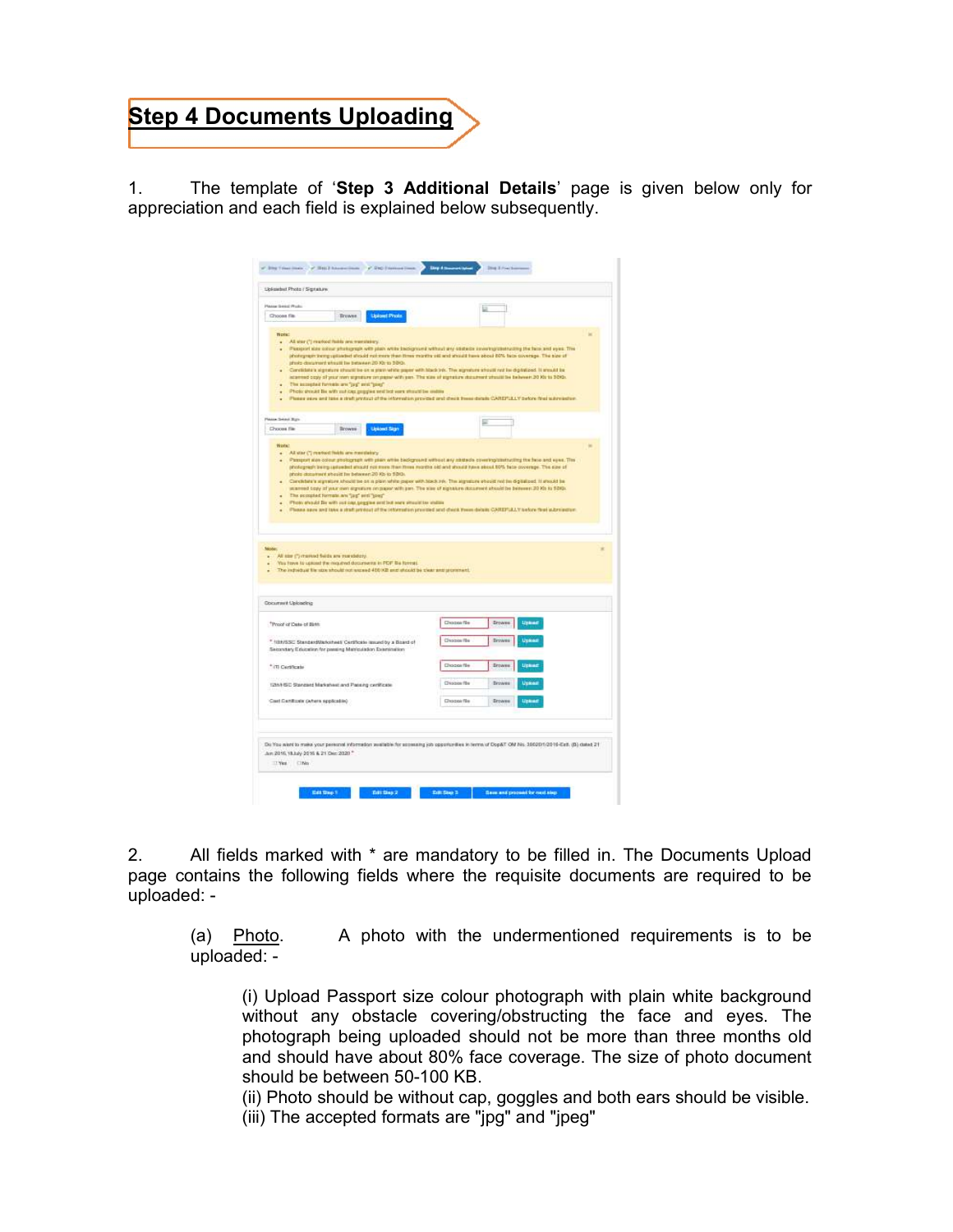(b) Signature. A signature with the undermentioned requirements is to be uploaded: -

(i) Candidate's signature should be on a plain white paper with black ink. The signature should not be digitalized. It should be scanned copy of your own signature on paper with pen. The size of signature document should be between 50-100 KB.

(ii) The accepted formats are "jpg" and "jpeg"

3. Apart from the photo and signature, you are required to upload all the required documents in PDF file format. The individual file size should not exceed 400 KB and should be clear and prominent.

4. The following documents are to be mandatorily updated: -

(a) Proof for Date of Birth (Birth certificate/ Matriculation certificate) - The birth certificate or matriculation certificate is to be uploaded in this field.

(b) A copy of the  $10<sup>th</sup>$  std./SSC Marksheet/ Certificate issued by a recognised Institute/ Board of Secondary Education for passing Matriculation Examination – The certificate is required to be uploaded in this field again irrespective of whether it had been uploaded previously for proof of date of birth. (If the certificate and Marksheet are separate, combine them and upload)

(c) NCVT Apprenticeship/ DAS Certificate - All ex-apprentices with the exception of Optional Trade OT-01 and OT-02 batches of DAS school, Mumbai are required to upload NCVT Apprenticeship certificate in this field. The OT-01 and OT-02 batches are required to upload DAS certificates awarded to them in this field.

(d) Photo ID ID Proof – The document to be uploaded here may be Passport/ Aadhaar card/ Driving License/ Govt. issued photo ID.

5. Based upon your filling the fields in the Educational and Additional Details pages, the following documents are required to be uploaded as required: -

 (a) Gazette Notification for change of name - The gazette notification documents is to be uploaded in case you have changed your name after matriculation.

 (b) Educational certificates (Final Diploma Certificate/ Class XII/ Degree/ Post graduate/ Doctoral) of Qualifying examination issued by the respective Board/ University - These documents are required to be uploaded in case you have filled in the requisite details in the Educational Details Page.

 (c) Caste Certificate - The caste certificate is required to be uploaded in case you have selected your caste in the category as SC, ST or OBC

 (d) Economically Weaker Section certificate - In case you have selected your category as Economically Weaker Section in the Additional Details page, proof of you belonging to the economically weaker section is required to be uploaded.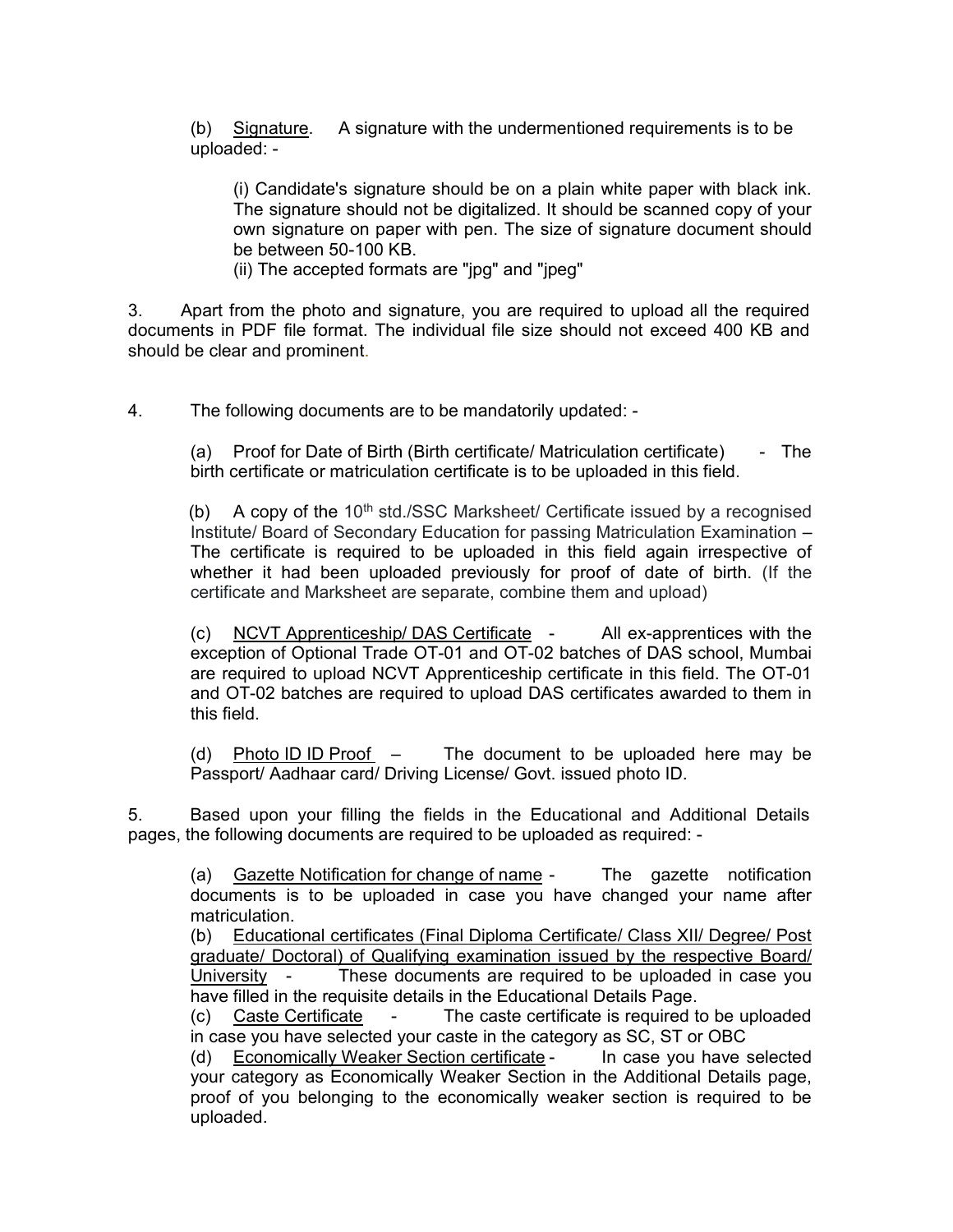(e) PwBD Certificate - In case you are a person with benchmark disability of 40% or more, the concerned PwBD certificate is required to be uploaded.

 (f) Ex-serviceman certificate - If you are an ex-serviceman, the required certificate is to be uploaded.

 (g) No Objection Certificate in case you are serving in the Central Govt Service - The No objection certificate is to be uploaded by the applicant who is serving in the Central Govt. service.

 (h) Additional Documents Upload(if any) - Additional documents if any, may be uploaded in this section.

6. Please select 'Yes' or 'No' for the below question to proceed ahead: - Do you want to make your personal information available for accessing job opportunities in terms of DoP&T OM No. 39020/1/2016-Estt. (B) dated 21 Jun 2016,18 Jul 2016 & 21 Dec 2020 \*

7. Prior to proceeding ahead to 'Save and proceed', the applicant is requested to check that the documents being uploaded are the correct documents. This can be done by clicking on the uploading document whereby the document opens in a new window or is downloaded. The said document can be reviewed for its correctness.

8. Edit Step 1 (Basic Details) - After filling this page, if you would like to go back to the Basic Details page for editing, click on the button at the bottom of the page 'Edit Step 1 (Basic Details)'

9. Edit Step 2 (Education Details) - After filling this page, if you would like to go back to the Educational Details page for editing, click on the button at the bottom of the page 'Edit Step 2 (Education Details)'

10. Edit Step 3 (Additional Details) - After filling this page, if you would like to go back to the Additional Details page for editing, click on the button at the bottom of the page 'Edit Step 3 (Additional Details)'

11. Save and proceed for next step - After filling this page, if you would like to go ahead to the next page, click on the button at the bottom of the page 'Save and proceed for next step'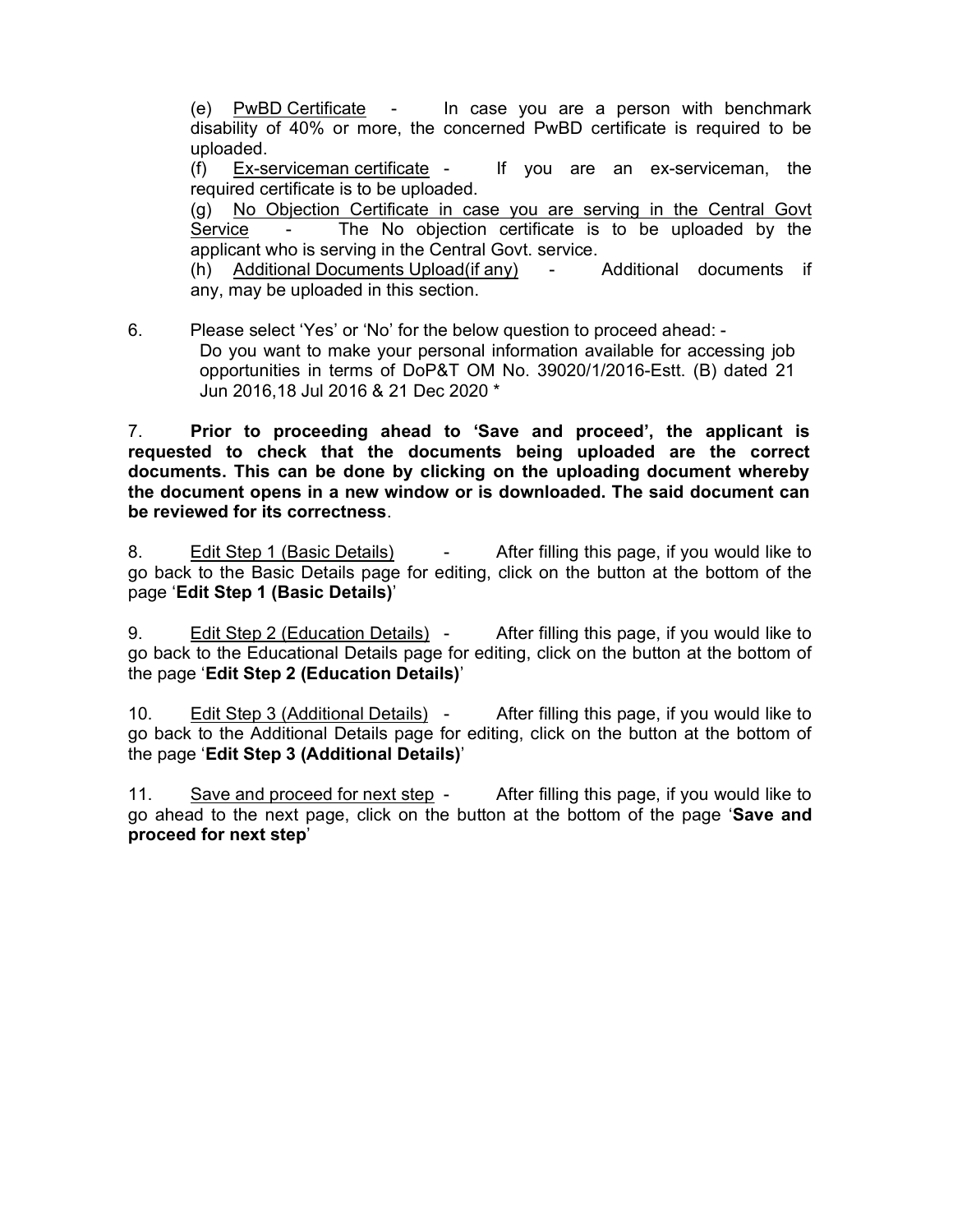### Step 5 Final Submission

1. This section will display the preview of what has been filled in the application in the previous sections. Please verify that all the details have been filled in correctly. In case of any errors, you may click on the button 'Edit Application' at the bottom of the page. The applicant can go back to the Basic Details page on clicking on the 'Edit Application' button.

2. After verifying all the details and in case of no errors, please tick the box of the self declaration given below: -

Self Declaration

 I hereby declare that all statements made in the application are true, complete and correct to the best of my knowledge and belief.

I understand that in the event of any information being found false or incorrect at any stage or not satisfying the eligibility criteria according to the notice of examination, my

candidature/appointment is liable to be cancelled/terminated. I am willing to serve anywhere in India.

3. The above self-declaration is displayed as follows: -

| Self Declaration          |                                                                                                                                                                                                                                                                                                                                                                                                                                  |  |
|---------------------------|----------------------------------------------------------------------------------------------------------------------------------------------------------------------------------------------------------------------------------------------------------------------------------------------------------------------------------------------------------------------------------------------------------------------------------|--|
| $\blacktriangleright$     | hereby declare that all statements made in the application are true, complete and correct to the best of my knowledge and belief.<br>I understand that in the event of any information being found false or incorrect at any stage or not satisfying the ekigibility criteria according to the notie<br>of examination, my candidature/appointment is liable to be cancelled/reinated, i am willing to server anywhere in india. |  |
| <b>Submit Application</b> | <b>Edit Application</b>                                                                                                                                                                                                                                                                                                                                                                                                          |  |

4. Then click on the 'Submit Application' button at the bottom of the page. Once you click on the 'Submit Application', a pop-up message will appear as displayed below: -